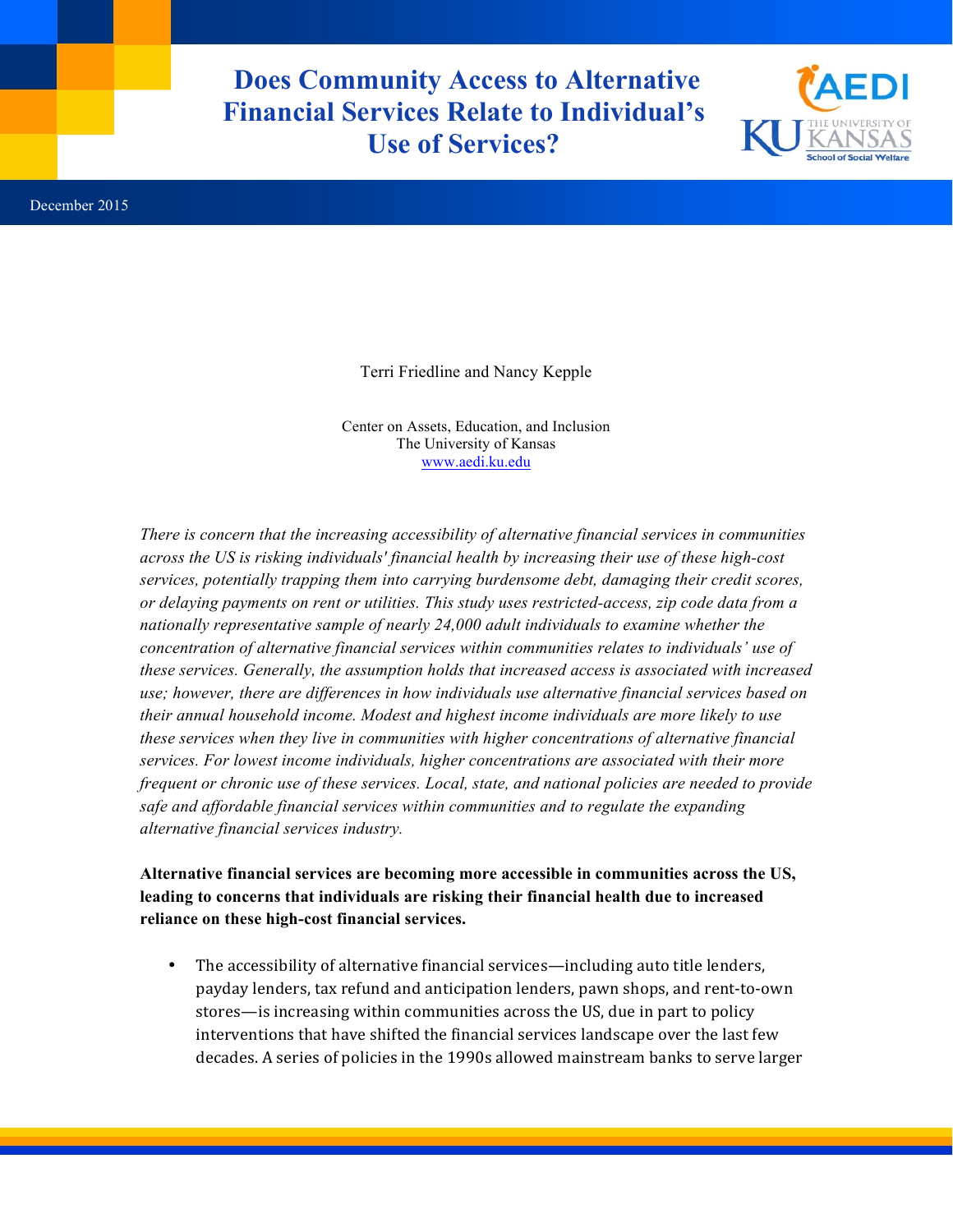geographic regions and, as a result, they began to withdraw from smaller, local communities.1

- These policies provided alternative financial services with opportunities to expand into the communities once served by mainstream banks. The number of alternative financial services increased five-fold in the 1990s and these services have grown 15% per year since that time.<sup>2</sup>
- Alternative financial services are estimated to earn around \$300 billion annually by charging high interest rates on products and services from customers who are more often poor and have limited credit histories.<sup>3</sup>
- To address concerns regarding the expansion of high-cost services, states have increased their regulation of alternative financial services over the last few years. Twenty percent of states in 2006 specifically prohibited payday lenders from operating within their borders, rising to  $29\%$  in  $2011.4$

**Individuals tend to have poorer financial health when they live in communities with more highly concentrated alternative financial services. However, despite concerns about their accessibility, there is limited evidence that individuals' increased access to alternative financial services actually relates to their increased use of these services.**

- While alternative financial services fill a void for those who need money, individuals may risk their financial health when they use these high-cost services.<sup>5</sup> Individuals living in communities with higher concentrations of these services also tend to have poorer financial health.
- Individuals tend to have lower credit scores, delay medical treatment, struggle to pay their bills, and move more frequently when they live in communities with more payday lenders, for example.<sup>6</sup> Additionally, alternative financial services tend to concentrate in poor communities, suggesting that these services target individual who are struggling financially.<sup>7</sup>

 <sup>1</sup> Federal Deposit Insurance Corporation. (1997). *An examination of the banking crises of the 1980s and early 1990s.* Washington, DC: Federal Deposit Insurance Corporation.<br><sup>2</sup> Apgar, W. & Herbert, C. (2006). *Subprime lending and alternative financial service providers: A* 

*literature review and empirical analysis*. Washington, DC: US Department of Housing and Urban Development.

Caskey, J. (1994). *Fringe banking: Check cashing outlets, pawnshops, and the poor*. New York, NY: Russell Sage.

<sup>3</sup> Federal Deposit Insurance Corporation. (2009). *Alternative financial services: A primer*. Washington, DC: FDIC.

<sup>&</sup>lt;sup>4</sup> Bhutta, N. (2014). Payday loans and consumer financial health. *Journal of Banking & Finance, 47*, 230-242.

<sup>&</sup>lt;sup>5</sup> Baradaran, M. (2015). *How the other half banks: Exclusion, exploitation, and the threat to democracy.* Cambridge, MA: Harvard University Press.

<sup>6</sup> Melzer, B. (2011). The real costs of credit access: Evidence from the payday lending market. *The Quarterly Journal of Economics, 126*(1), 517-555.

Morgan, D., Strain, M., & Seblani, I. (2012). How payday credit access affects overdrafts and other outcomes. *Journal of Money, Credit, and Banking, 44*(2-3), 519-531.

Morse, A. (2011). Payday lenders: Heroes or villains? *Journal of Financial Economics, 102*, 28-44. 7 Gallmeyer, A., & Roberts, W. (2009). Payday lenders and economically distressed communities: A spatial analysis of financial predation. *The Social Science Journal, 46*, 521-538.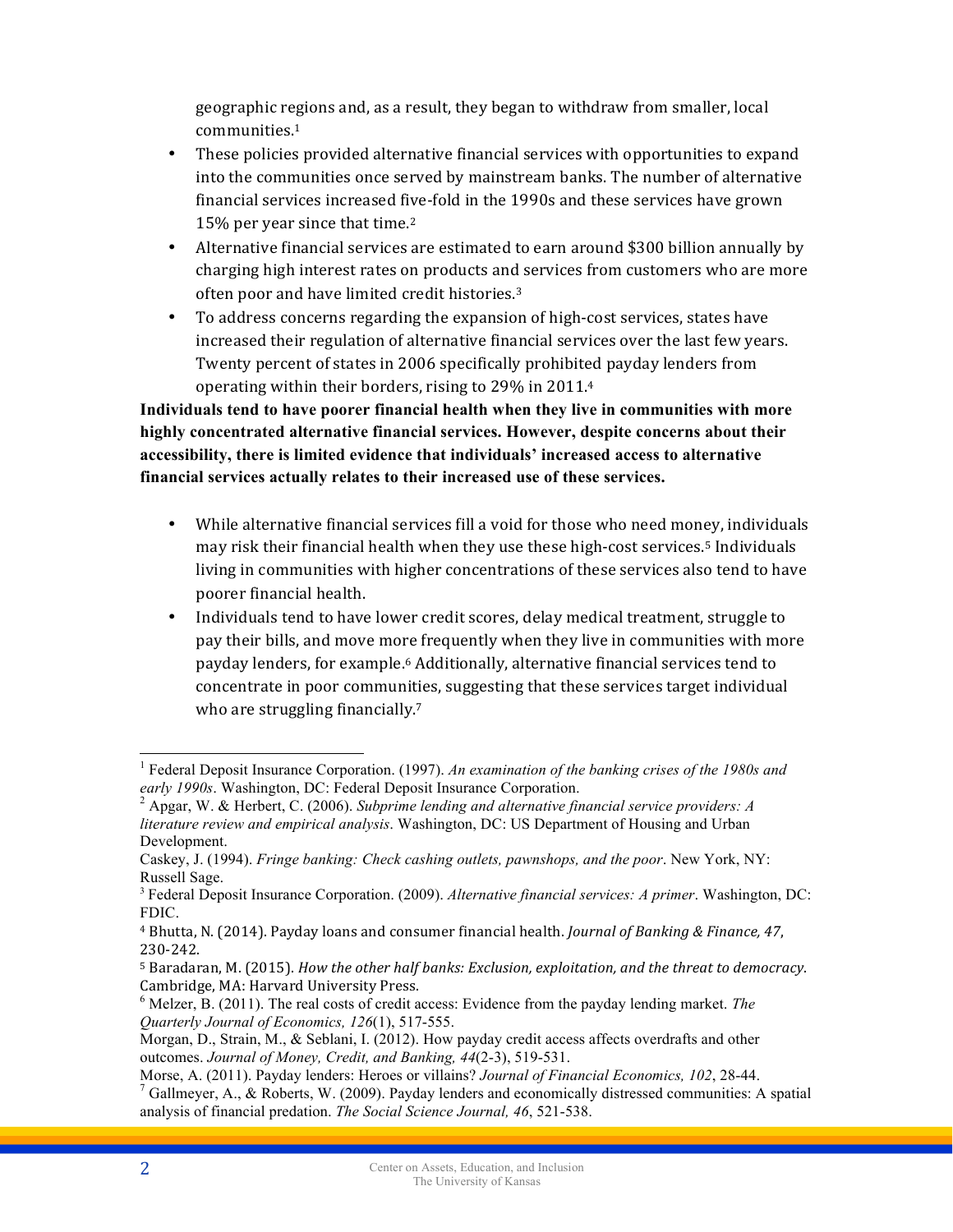• Existing studies test an important link between access to these services and individuals' financial health; however, these studies have been unable to directly measure the link between access to alternative financial services and individuals' use of these services.

**After examining the financial behaviors of almost 24,000 individuals residing in over 9,500 communities across the United States, a new study finds that increased access to alternative financial services within communities does indeed relate to individuals' increased use of these services.<sup>8</sup>**

- Individuals are more likely to use alternative financial services and do so with greater frequency when they live in communities with higher concentrations of these services. There are differences in this relationship by individuals' annual household income.
	- $\circ$  Modest and highest income individuals are more likely to use alternative financial services when they live in communities with higher concentrations of these services. With greater access in their communities, these individuals are more likely to step foot into an alternative financial service at some point in their lives.
	- $\circ$  For lowest income individuals, higher concentrations are associated with more chronic alternative financial services use. In other words, lowest income individuals who choose to use these services are more likely to be repeat customers when alternative financial services are more accessible within their communities, more frequently rolling over their original payday loan or pawning their belongings for extra cash.
- State regulation that prohibits payday lenders from operating within their borders has been somewhat effective. State regulation protects modest and highest income individuals from using alternative financial services, but has no effect for lowest income individuals. Lowest income individuals may use different types of services like auto title lenders or pawn shops when payday lenders are prohibited.
- Owning a checking account from a mainstream bank helps individuals to avoid using alternative financial services. That is, owning a checking account may give

 $\overline{a}$ 

Smith, T., Smith, M., & Wackes, J. (2008). Alternative financial service providers and the spatial void hypothesis. *Regional Science and Urban Economics, 38*(3), 205-227.

<sup>&</sup>lt;sup>8</sup> This study used restricted-access zip code files from the 2012 National Financial Capability Study (NFCS) and merged in the concentration of alternative financial services from 12 codes from the 2011 North American Industry Classification Systems (NAICS) that included auto title loan, payday loan, tax refund, pawn shop, and rent-to-own services. The samples included individuals whose reported annual household incomes were lowest  $\approx$  \$15,000; *N* = 2,952), modest (\$15,000 to  $\lt$  $$50,000; N = 8,807$ , and highest ( $\geq$  \$50,000;  $N = 11,831$ ). The analyses controlled for such things as an individual's race, gender, education level, and employment status and a community's population density, percent of the population identifying as a racial or ethnic minority, percent of the population living at 150% of poverty, and the percent of the population that was unemployed. Zero-inflated negative binomial (ZINB) regressions separately examined the probability that individuals had ever used alternative financial services and the frequency at which they used these services.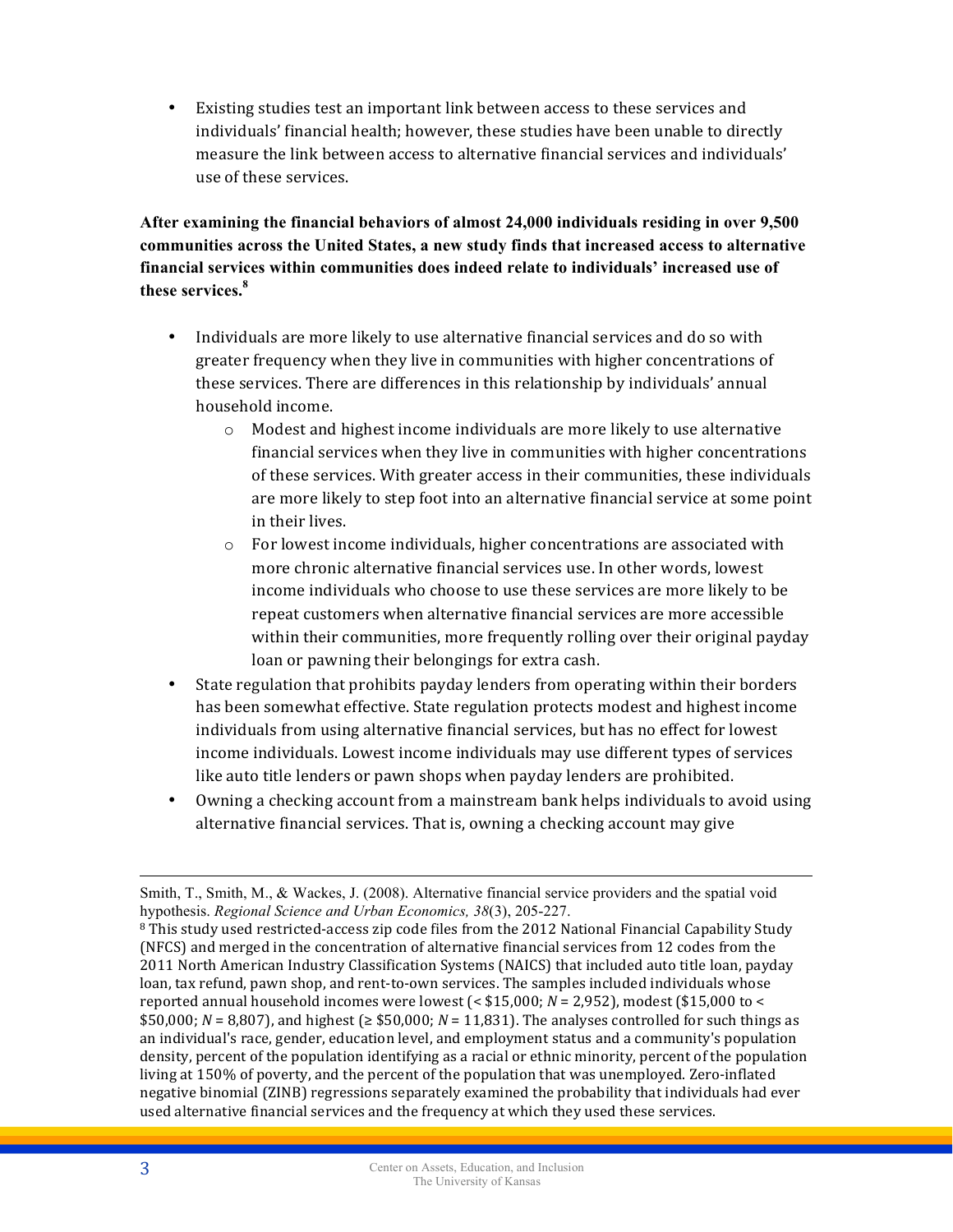individuals another resource for getting money when they need it and protect them from relying on alternative financial services.

- Individuals are vulnerable to using alternative financial services when they need money. Individuals tend to use alternative financial services more often when they experience an unexpected drop in income and have difficulty paying monthly bills, suggesting that individuals rely on these services when they experience emergencies.
- Higher levels of financial literacy are associated with protecting modest and highest income individuals from using alternative financial services; however, this protective relationship does not exist among lowest income individuals. In other words, financial literacy may not be effective for lowest income individuals who are already struggling to make financial ends meet.

**Local, state, and national policies that are complementary, scalable, and effective may be able to increase access to safer and more affordable financial services within communities across the US and curb the increasing number of alternative financial services and their potentially harmful effects on individuals' financial health.**

- Communities may need support for providing their residents with access to safe and affordable financial services. This support may come from local and state policy interventions. For example, several community economic development interventions may be effective, including the Community Development Financial Institutions Fund (CDFI Fund) that supports community-based financial services operating in lower income communities, the Cities for Financial Empowerment (CFE Fund) and their Bank On coalitions that leverage local partnerships to advocate for safer and more affordable financial services within communities, and the California Reinvestment Coalition (CRC) that advocates for local policies that protect consumers from high-cost alternative financial services.
- Policy interventions should be designed at varying levels of scale—local, state, and national—and to work in harmony with one another in order to achieve effectiveness. National policies for regulating alternative financial services like those being considered by the Consumer Financial Protection Bureau (CFPB) can be combined with local policies like the community economic development interventions undertaken by the CDFI Fund, CFE Fund and Bank On coalitions, and CRC. Complementary policies such as these can be both scalable and flexible, taking into advance consideration both efficiency and individual variability.
- Ultimately, policy interventions should address the conditions that have allowed alternative financial services to operate and expand in the first place. Such interventions can provide stronger regulation and oversight of the financial services industry, use incentives to encourage mainstream banks to improve services within their local communities, and create new options for financial services that are safer and more affordable than alternative financial services. Two examples include leveraging Community Reinvestment Act (CRA) credits to incentivize mainstream